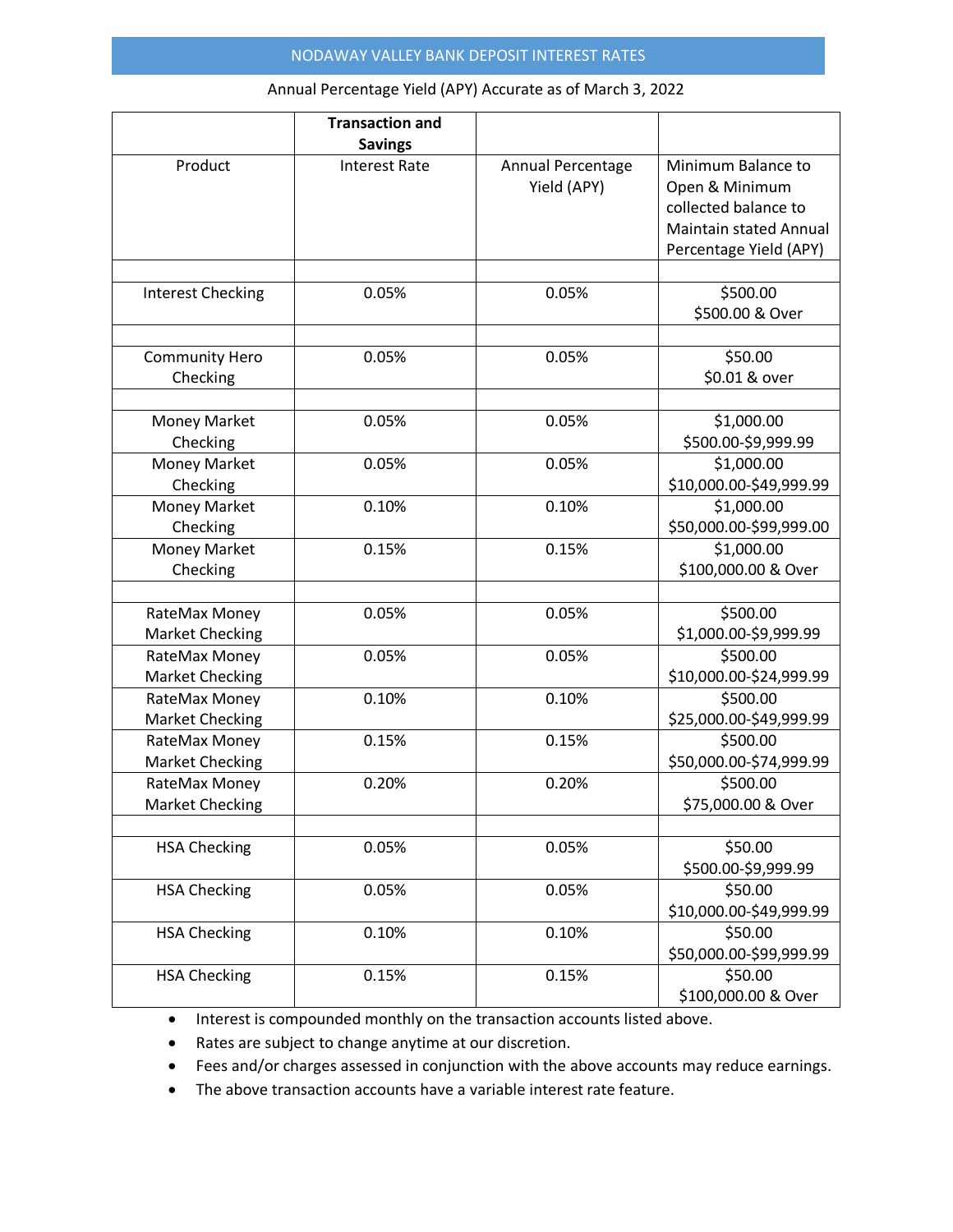# NODAWAY VALLEY BANK DEPOSIT INTEREST RATES

## Annual Percentage Yield (APY) Accurate as of March 3, 2022

| Free Reward Checking | 0.25% | 0.25% | \$50.00            |
|----------------------|-------|-------|--------------------|
|                      |       |       | \$0.01-\$25,000.00 |

• The above interest rate and annual percentage yield (APY) is as stated when the bonus rate requirements are met.

| Free Reward Checking                                                                                           | 0.10% | 0.10% | \$50.00            |
|----------------------------------------------------------------------------------------------------------------|-------|-------|--------------------|
|                                                                                                                |       |       | \$25,000.00 & Over |
| وعدس ويرويوها ومالا ورموان المعلولة ومروز (٨٥١/ الرام) ، وموطورووسوس امرسوم المرم وعمر عوديو عربوا ورومام وملا |       |       |                    |

 The above interest rate and annual percentage yield (APY) is as stated when the bonus rate requirements are met.

| Free Reward Checking | 0.05% | 0.05% | \$50.00       |
|----------------------|-------|-------|---------------|
|                      |       |       | \$0.01 & Over |

- The above interest rate and annual percentage yield (APY) is as stated when the bonus rate requirements are **not** met.
- **Interest is compounded monthly on the Free Reward Checking accounts listed above.**
- **Interest Rates on Free Reward Checking are subject to change anytime at our discretion.**
- **Fees and/or charges assessed in conjunction with the above Free Reward Checking accounts** may reduce earnings.
- **The above Free Reward Checking accounts have a variable interest rate feature.**

| <b>IRA Savings Account</b> | 0.05% | 0.05% | \$50.00<br>\$0.01 & Over  |
|----------------------------|-------|-------|---------------------------|
| Savings Account            | 0.05% | 0.05% | \$100.00<br>\$0.01 & Over |

- IRA Savings and Savings accounts compound interest quarterly.
- Rates are subject to change anytime at our discretion.
- Fees and/or charges assessed in conjunction with the above accounts may reduce earnings.
- The above IRA Savings and Savings accounts have a variable interest rate feature.